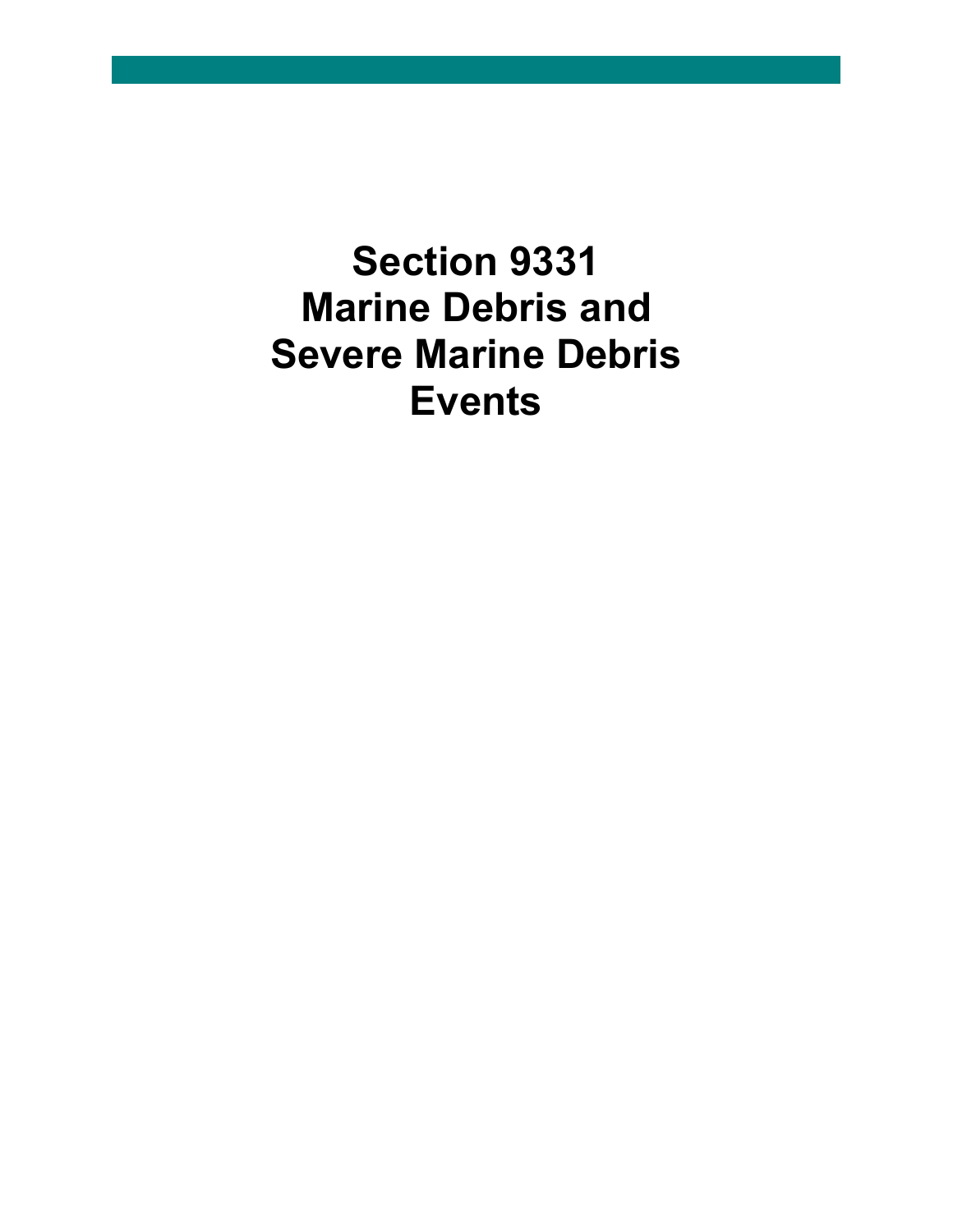

### **Section Page**

| 9331 | Marine Debris and Severe Marine Debris Events9331-1 |                                                                               |
|------|-----------------------------------------------------|-------------------------------------------------------------------------------|
|      |                                                     |                                                                               |
|      |                                                     |                                                                               |
|      |                                                     | 9331.3 Severe Marine Debris Events Plans: Oregon and Washington States 9331-1 |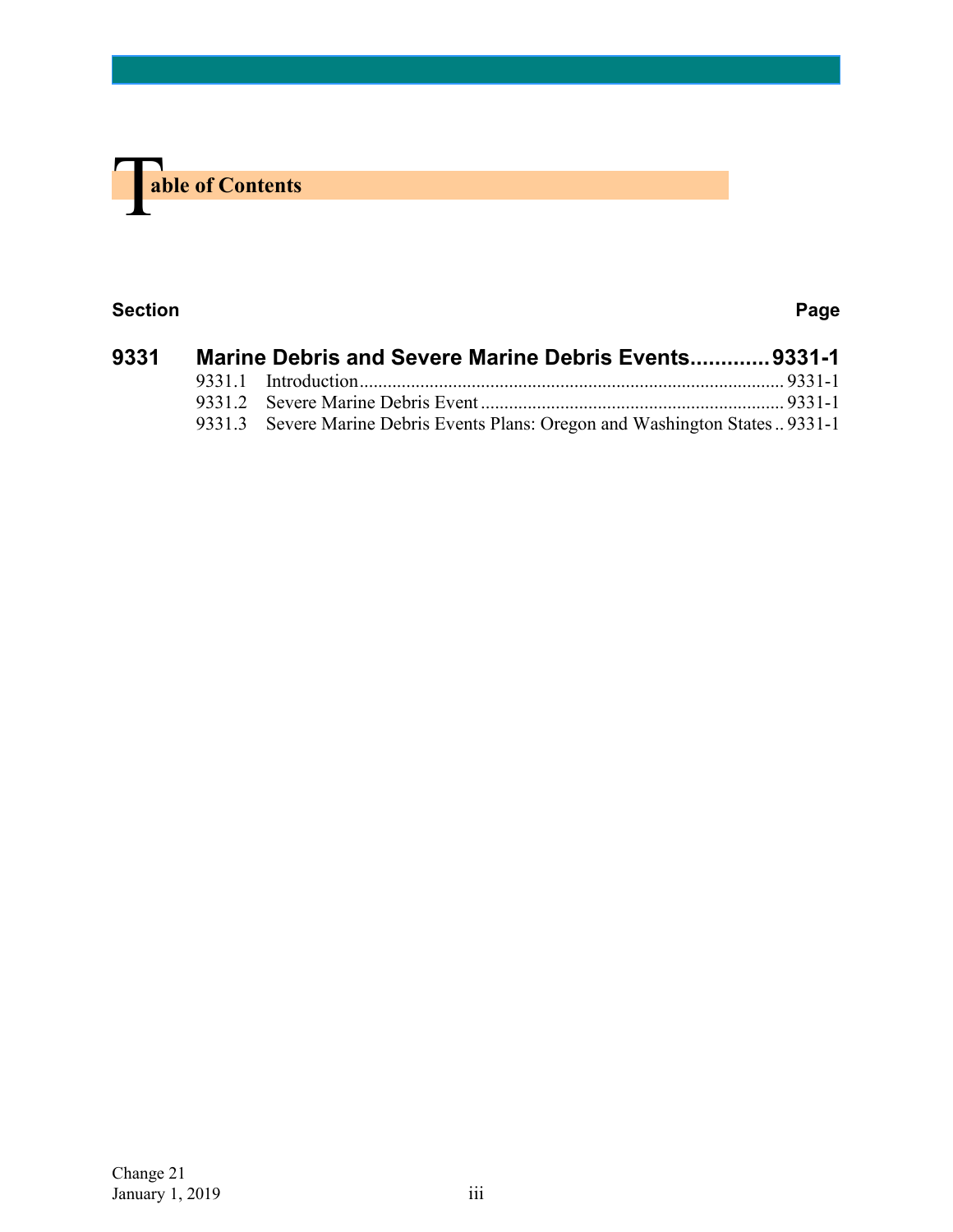# <span id="page-2-1"></span><span id="page-2-0"></span>**Marine Debris and Severe Marine Debris Events**

# <span id="page-2-2"></span>**9331.1 Introduction**

The Marine Debris Research, Prevention, and Reduction Act, which legally established the National Oceanic and Atmospheric Administration (NOAA) Marine Debris Program, was signed into law by President Bush on December 22, 2006, and reauthorized by Congress as the Marine Debris Act in December 2012. The act initially set a \$10 million authorization for NOAA for implementation of the program, including identification and impact assessments, removal and prevention activities, research and development of alternatives to gear posing threats to the marine environment, and outreach activities. The Marine Debris Act, as reauthorized in 2012, included an added component—a Severe Marine Debris Event—and tasked NOAA to coordinate across federal, state, tribal, and local governments to ensure timely and efficient assessment and response.

# <span id="page-2-3"></span>**9331.2 Severe Marine Debris Event**

A Severe Marine Debris Event is caused by extreme circumstances, such as earthquakes, floods, storms, or massive maritime accidents. It may generate marine debris items not normally present, such as drums and other containers of fuel and chemicals, derelict vessels and floating docks, and other infrastructure debris presenting a risk of pollution and hazard to navigation and posing a threat to the environment, commerce, and human health and safety.

## <span id="page-2-4"></span>**9331.3 Severe Marine Debris Events Plans: Oregon and Washington States**

In response to the March 11, 2011 tsunami in northeastern Japan (a severe marine debris event that washed out an estimated 1.5 million tons of floating debris, some of which arrived along the U.S. West Coast and in Alaska and Hawaii), Oregon and Washington developed Governor-approved marine debris emergency response plans. The two plans, similar in format and composition, established task forces in each state, assigned roles and responsibilities to state agencies and support roles for federal agencies, and provided the details needed for response to marine debris on land and at sea for current and future severe marine debris events impacting the states.